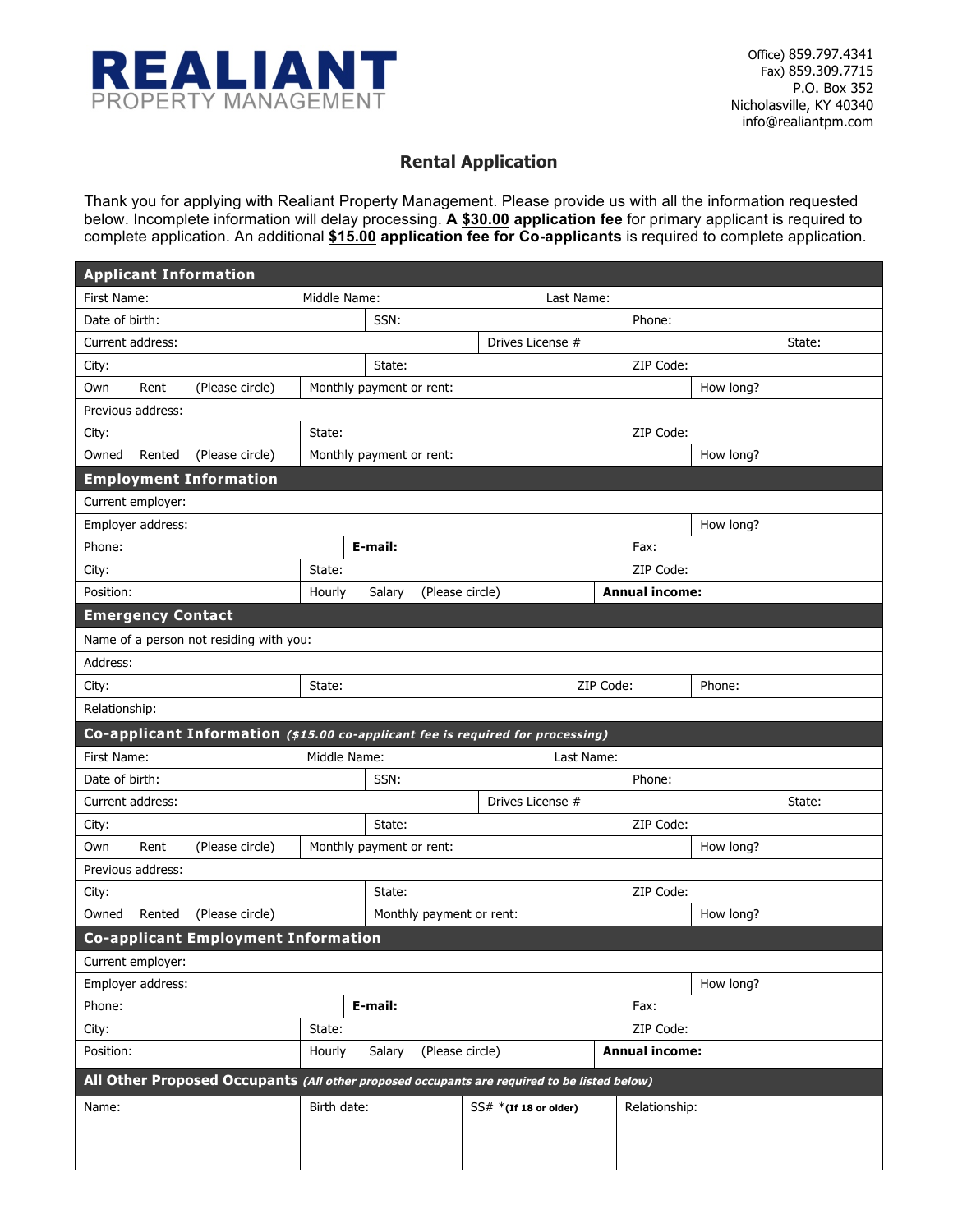| <b>Credit History</b>      |              |              |             |                              |  |  |
|----------------------------|--------------|--------------|-------------|------------------------------|--|--|
| Bank                       |              | Address      |             |                              |  |  |
| Checking Account           |              |              |             |                              |  |  |
| Savings Account            |              |              |             |                              |  |  |
| <b>Credit Card</b>         |              | Balance due: |             |                              |  |  |
| <b>Credit Card</b>         |              | Balance due: |             |                              |  |  |
| Auto Loan                  |              | Balance due: |             |                              |  |  |
| Auto Loan                  |              | Balance due: |             |                              |  |  |
| <b>Vehicle Information</b> |              |              |             |                              |  |  |
| <b>Make</b>                | <b>Model</b> | <b>Color</b> | <b>Year</b> | <b>State/License Plate #</b> |  |  |
|                            |              |              |             |                              |  |  |
|                            |              |              |             |                              |  |  |
|                            |              |              |             |                              |  |  |

| <b>General Information</b>                                                                                                                                                                                                                                                 |                                                                     |                                                                                                                                                       |  |                                                        |                                              |
|----------------------------------------------------------------------------------------------------------------------------------------------------------------------------------------------------------------------------------------------------------------------------|---------------------------------------------------------------------|-------------------------------------------------------------------------------------------------------------------------------------------------------|--|--------------------------------------------------------|----------------------------------------------|
| Have you ever been served a<br>late rent notice?                                                                                                                                                                                                                           | Do any of the people who would be living in the apartment<br>smoke? |                                                                                                                                                       |  | How long do you think you would be renting<br>from us? |                                              |
| When would you be able to move in?<br>Have you ever filed for bankruptcy? If so,<br>when?                                                                                                                                                                                  |                                                                     |                                                                                                                                                       |  |                                                        | Have you ever been convicted of a<br>felony? |
| Have you ever been served an eviction notice? If so, when?                                                                                                                                                                                                                 |                                                                     | How many pets do you have (list Type, Breed, approx Weight &<br>Age)? * Non-Refundable \$200 Pet Fee + additional charges will be<br>applied to rent. |  |                                                        |                                              |
| <b>Current or Previous Landlord Name:</b><br><b>Landlord Phone:</b><br>Have you had any reoccurring problems with your current apartment/house or? If yes, please explain:                                                                                                 |                                                                     |                                                                                                                                                       |  |                                                        |                                              |
| Why are you moving from your current address?                                                                                                                                                                                                                              |                                                                     |                                                                                                                                                       |  |                                                        |                                              |
| List any verifiable sources and amounts of income you wish to have considered (optional):                                                                                                                                                                                  |                                                                     |                                                                                                                                                       |  |                                                        |                                              |
| If you were to run into financial difficulty in the future and couldn't come up with the money to pay the rent, do you know someone that would<br>loan you the money? If so, provide the person's name, address, & phone # so that we can use them as a reference for you. |                                                                     |                                                                                                                                                       |  |                                                        |                                              |
| Have you been a party to a lawsuit in the past? If yes, please explain why:                                                                                                                                                                                                |                                                                     |                                                                                                                                                       |  |                                                        |                                              |
| We may run a credit check and a criminal background check. Is there anything negative we will find that you want to comment on?                                                                                                                                            |                                                                     |                                                                                                                                                       |  |                                                        |                                              |
| How did you hear about this apartment or house?                                                                                                                                                                                                                            |                                                                     |                                                                                                                                                       |  | Do you have an e-mail address we can reach you at?     |                                              |

| References |          |        |  |  |  |
|------------|----------|--------|--|--|--|
| Name:      | Address: | Phone: |  |  |  |
|            |          |        |  |  |  |
|            |          |        |  |  |  |
|            |          |        |  |  |  |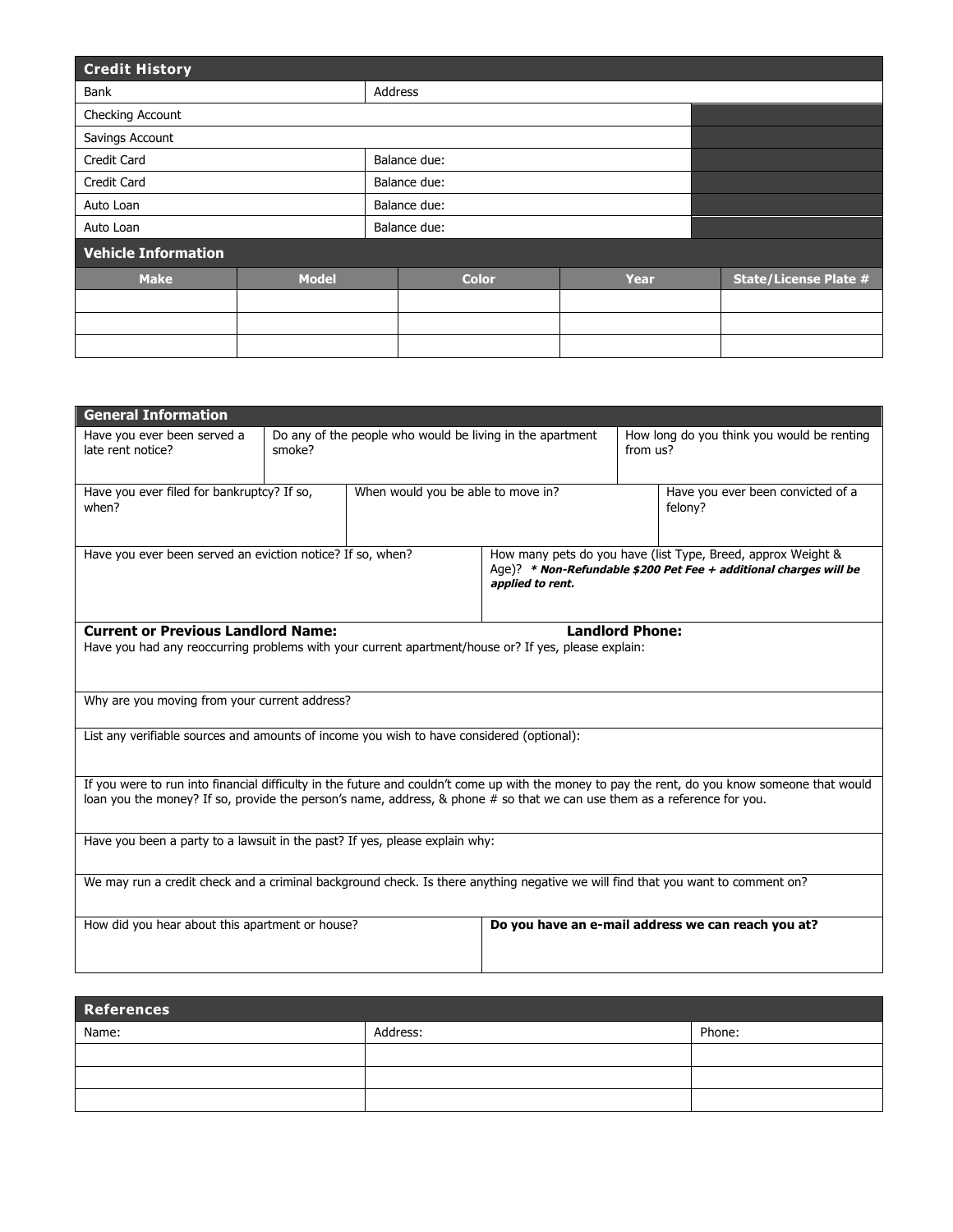I hereby understand and agree, that the application fee cash or money order for verifying this application is not a deposit or rent, and will not be applied to any rent or deposits/fees due, or refunded, even if this application is declined for any reason.

I hereby understand and agree, in the event of the approval of this application, to execute a lease in accordance with the terms set forth in this rental application and my rental liability shall commence on \_\_\_\_\_\_\_\_\_\_\_, 20\_\_\_\_\_\_, pursuant to terms of lease, that if I fail to sign the lease and/or pay agreed rental, Escrow/Damage Deposit, or other required charges as shown in this rental application. The  $\frac{1}{2}$  holding fee accompanying this application shall be retained by landlord as liquidated damages and I agree to this amount being retained by landlord as a reasonable estimate of actual damages if I failed to perform as stated above after approval. I understand that the holding fee accompanying this application is nonrefundable after (3) days. Management and/or agent for **Owner** reserve the right to reject this application and to refuse possession of the above mentioned accommodation. I have read the forgoing, and certify that the information herein is **True** and **Correct** that **this application** is submitted for purpose of inducing approval of this application in my behalf.

**BY SIGNING THIS APPLICATION, YOU DECLARE THAT ALL OF YOUR RESPONSES ARE TRUE AND COMPLETE AND AUTHORIZE AGENT OF THE MANAGEMENT TO VERIFY THIS INFORMATION REFERENCES, AND CREDIT RECORDS AND ALSO, LAW ENFORCEMENT RECORDS. ANY FALSE STATEMENTS ON THIS APPLICATION CAN LEAD TO REJECTION OF YOUR APPLICATION OR IMMEDIATE TERMINATION OF YOUR LEASE AGREEMENT.**

| <b>Signatures</b> |                   |             |
|-------------------|-------------------|-------------|
| <b>SIGNATURE</b>  | <b>PRINT NAME</b> | <b>DATE</b> |
| <b>SIGNATURE</b>  | <b>PRINT NAME</b> | <b>DATE</b> |

**Thank you for applying for occupancy with Realiant Property Management, we will review your application and contact you if approved. Please let us know if you have any questions. Please visit www.realiantpm.com for additional information.**

| <b>Office Use Only</b>  |                        |                    |  |  |  |
|-------------------------|------------------------|--------------------|--|--|--|
| Property Address:       | Received in office by: | Property Shown by: |  |  |  |
|                         |                        |                    |  |  |  |
| Interviewed by:         | Date Received:         |                    |  |  |  |
|                         |                        |                    |  |  |  |
| Additional Information: |                        |                    |  |  |  |
|                         |                        |                    |  |  |  |

#### **SEND APPLICATIONS TO: Fax) 859.309.7715 or Email) info@realiantpm.com**

Realiant, LLC. Is an Equal Housing Opportunity company.

Realiant Property Management, LLC. | 859.756.0106 | P.O. Box 352, Nicholasville, KY 40340 | www.realiantpm.com

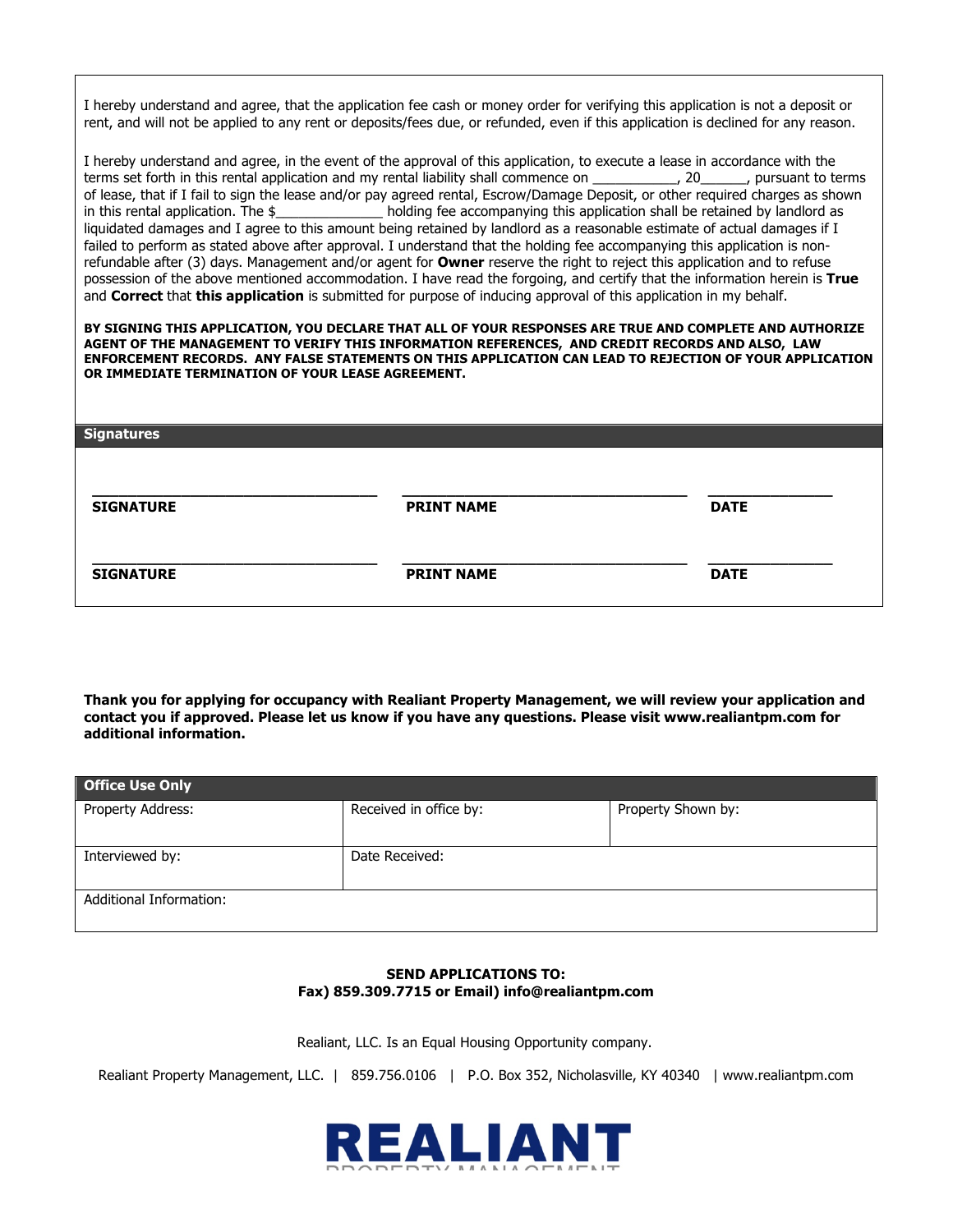

### **Employment Verification Form**

**Applicant: Please only sign and date the bottom of this form**

| Applicant's Name:                   |              |             |                  |
|-------------------------------------|--------------|-------------|------------------|
| Applicant's Social Security Number: |              |             |                  |
| Applicant's Position:               |              |             |                  |
| Length of employment:               |              |             |                  |
| Salary: \$                          |              |             |                  |
|                                     |              |             |                  |
|                                     |              |             | <b>Part-time</b> |
|                                     |              |             |                  |
| Is this position temporary?         |              |             |                  |
| Other Remarks:                      |              |             |                  |
|                                     |              |             |                  |
| <b>SIGNATURE OF EMPLOYER</b>        |              | <b>DATE</b> |                  |
| <b>PHONE NUMBER</b>                 |              |             |                  |
| <b>ADDRESS</b>                      |              |             |                  |
| <b>CITY</b>                         | <b>STATE</b> | <b>ZIP</b>  |                  |

**I HEREBY AUTHORIZE AND REQUEST MY EMPLOYER TO FURNISH THE ABOVE INFORMATION, WHICH IS NECESSARY IN DETERMINING ELIGIBILITY FOR HOUSING.**

**\_\_\_\_\_\_\_\_\_\_\_\_\_\_\_\_\_\_\_\_\_\_\_\_\_\_\_\_\_\_\_\_\_\_\_\_\_\_\_\_\_ \_\_\_\_\_\_\_\_\_\_\_\_\_\_\_\_\_\_\_**

| <b>SIGNATURE OF APPLICANT</b> | <b>DATE</b> |  |
|-------------------------------|-------------|--|
|                               |             |  |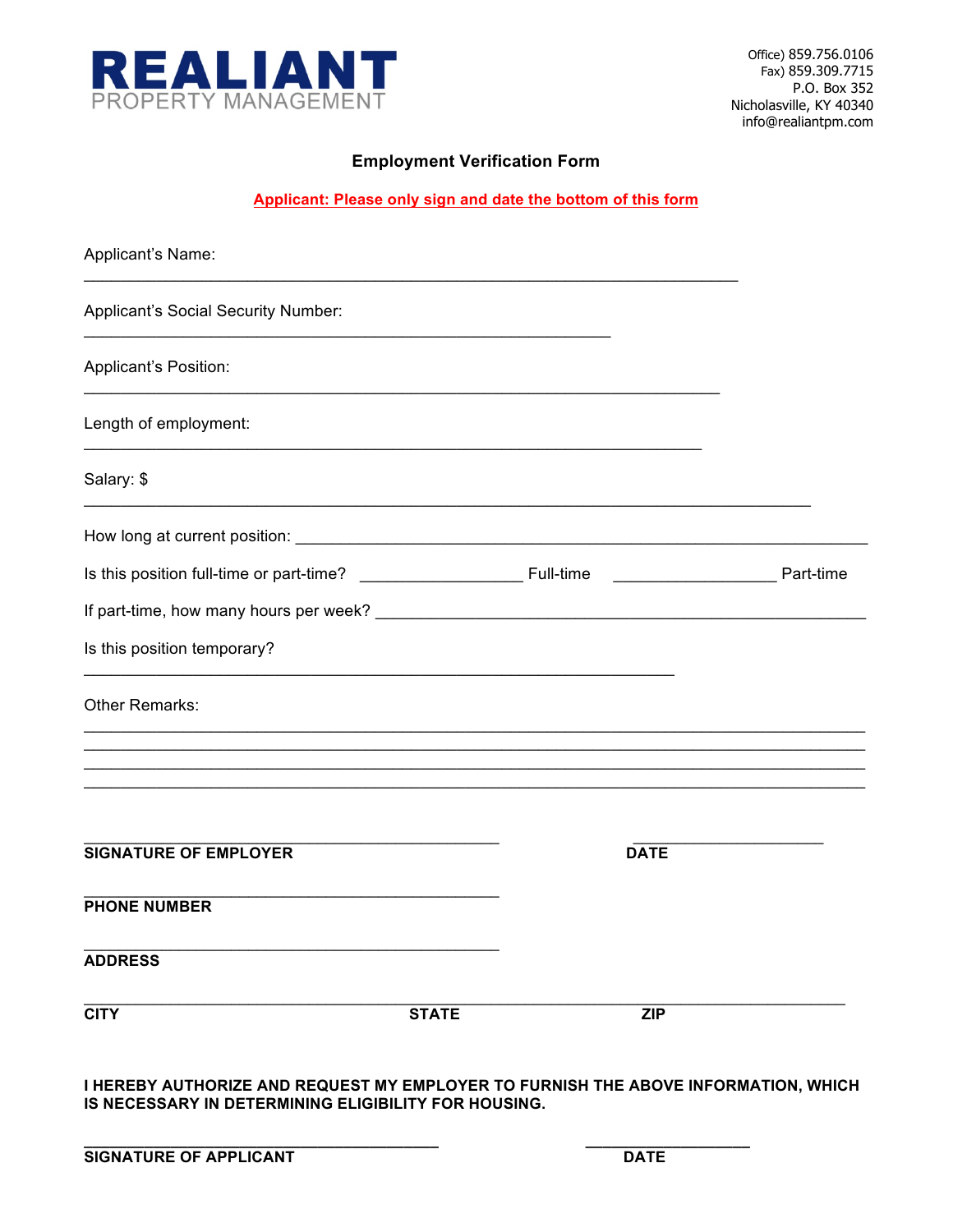# **COPY OF DRIVERS LICENSE & SOCIAL SECURTY CARD COPIES ARE REQUIRED\***

**COPY OF APPLICANT DL & SSN CARD:**

**COPY OF CO-APPLICANT DL & SSN CARD:**